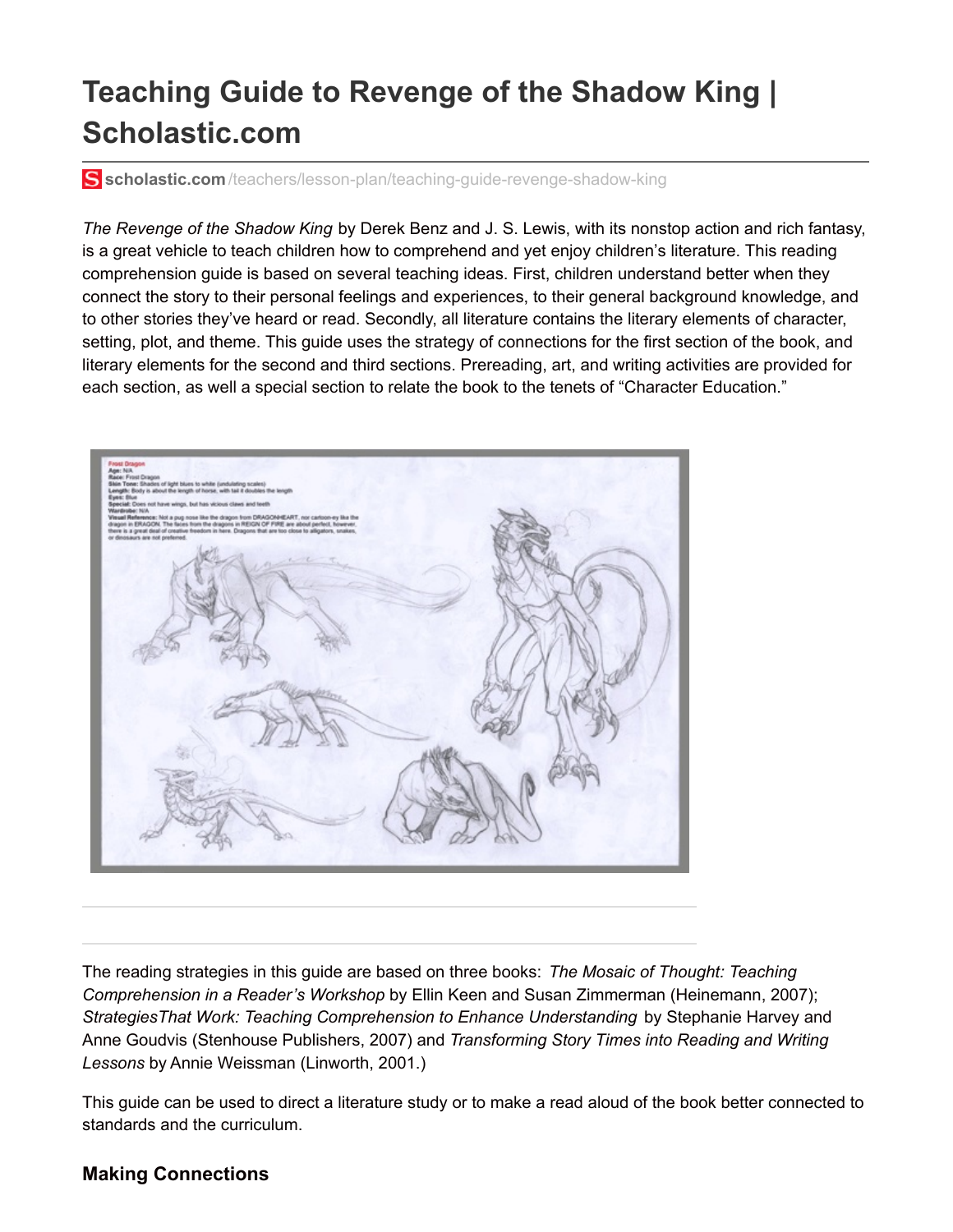Introduce the unit by using *Where the Wild Things Are*, the touchstone book, to teach making connections.

## **Materials**

- a copy of *Where the Wild Things Are* by Maurice Sendak
- Sticky notes
- Chart on white or smart board or bulletin board like the one below.

Text to self Text to world Text to text

#### **Objective**:

Students will make personal, world, and textual connections to the picture book read.

## **Direct Instruction**

Explain that good readers make connections between a story, their own lives, the world, and other stories. Tell students to think about questions about *Where the Wild Things Are* in three categories: Is there something in the story that's like me? (**text to self**) Are there people in the story who remind me of people I know? Do things happen in the story that are like things going on around me: in my family, among my friends and neighbors, in what I learn from the news? (**text to world**) Is there something in this story that's like another story I've read? (**text to text**)

Read aloud *Where the Wild Things Are* or another picture book with a hero, monsters, and several settings.

Model the connections by choosing a few pages of the story that connect to you, to your world, and to another book. Jot these down on sticky notes and place them in the correct column on the chart.

#### **Examples**

- In *Where the Wild Things Are*, Max dresses like a wolf and acts out. I used to do this all the time when I was a kid. We wore cowboy outfits and acted out cowboy dramas. (text to self)
- My mother was too sweet to send me to bed without supper, so I was shocked when I learned that my friends' parents actually did this to punish them. (text to world)
- In *Where the Wild Things Are*, there are monsters. I remember another book, *There's A Nightmare in My Closet,* where the little boy encounters nightmares that looked like monsters, just like Max encountered monsters. (text to text)

## **Guided Practice**

Students are paired and asked to think, and then tell their partner a connection they have to the book, and which of the three connections it is. After the partners share with each other, have a brief general discussion.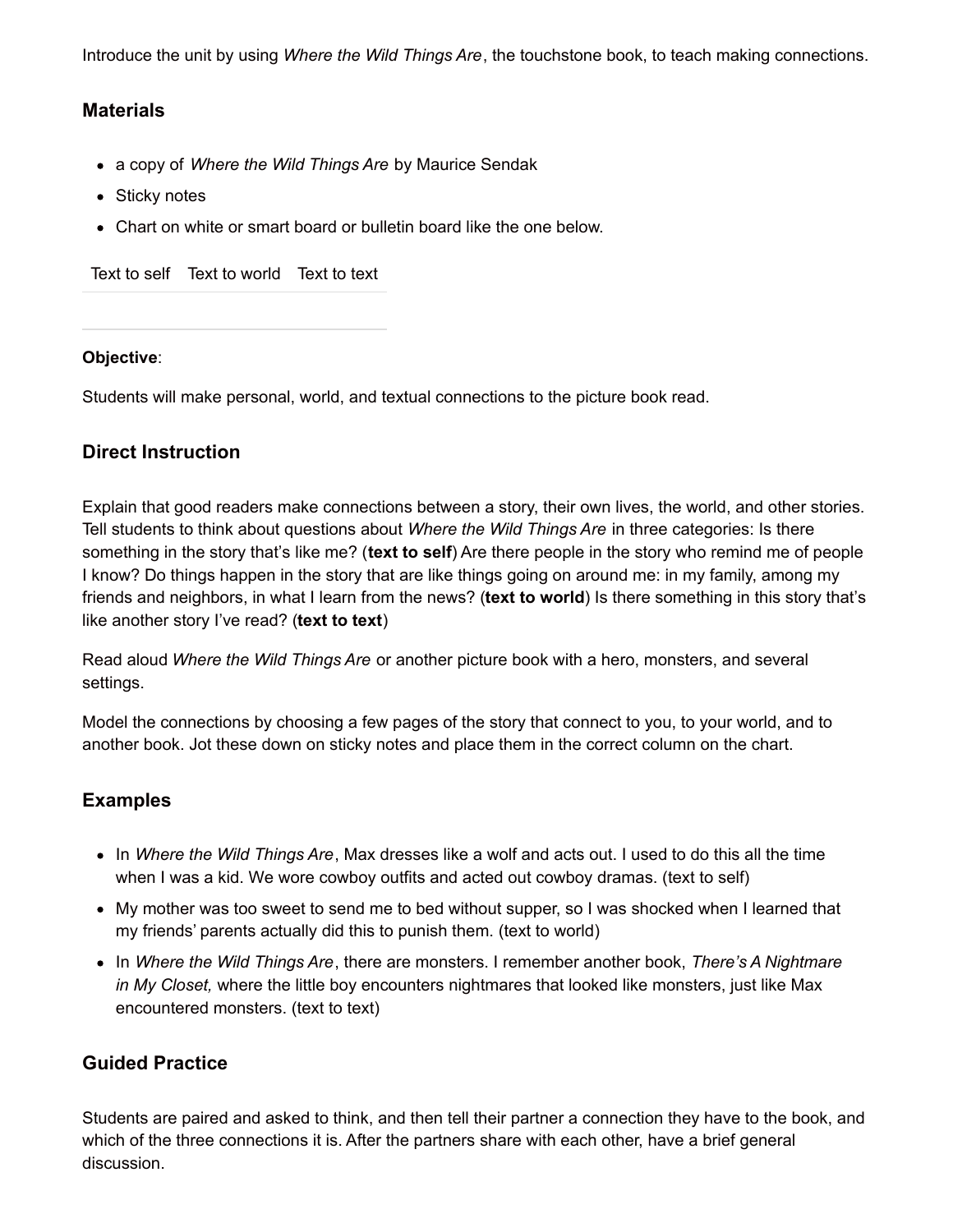## **Independent Practice**

Each student is given three sticky notes and the directions to write one of each connection to *Where the Wild Things Are.*

Closure:

Students read and place their notes in the correct column of the chart, with the teacher reinforcing the type of connection.

## **Introducing** *The Revenge of the Shadow King*

## **Set**

Let the students look closely at the cover of the book. Use partner sharing to have students discuss what type of book it might be, (fantasy.) Read the plot description on the back of the book. Invite questions and responses from the class. Point out the Round Table Glossary at the end of the book.

# **The First Section, Pages 1-100**

#### **Vocabulary:**

The vocabulary words can be taught before or after reading the section where they are found. Create a space on a wall for vocabulary and encourage children to add other words they don't understand.

- Prologue: prologue and illuminated p.1
- Chapter 1: ancient, p.5; defeat and opponents p.9; casualties, p.15; valiantly, p.16; portals, p.19
- Chapter 2: impeccable, p.21; devastated and demoralizing, p.22; ominous, p.27; silhouette, p.30
- Chapter 3: dismay, p.49
- Chapter 4: mesmerized, p.51; meticulous, p.52; underestimate and adversary, p.53; claustrophobic, p.57; glowering, p.61; destiny, p.64
- Chapter 5: malodorous putrescence, p.65; formidable, p.66; menacing, p.68; contempt, p.69; girth, p.74; miscreant, p.76
- Chapter 6: suspicious, p.84; scenarios, p.88; destitution, p.89; oppressive analysis, p.91; betraying, p.93

## **Plot Summary**

Max and his friends Ernie, Natalia, and Harley have to deal with the faerie world of Spriggans, Slayers, and Shadows as well as the school bullies Ray and Dennis. They know things are not right when the field is covered with slimy ooze in the middle of the first morning of school.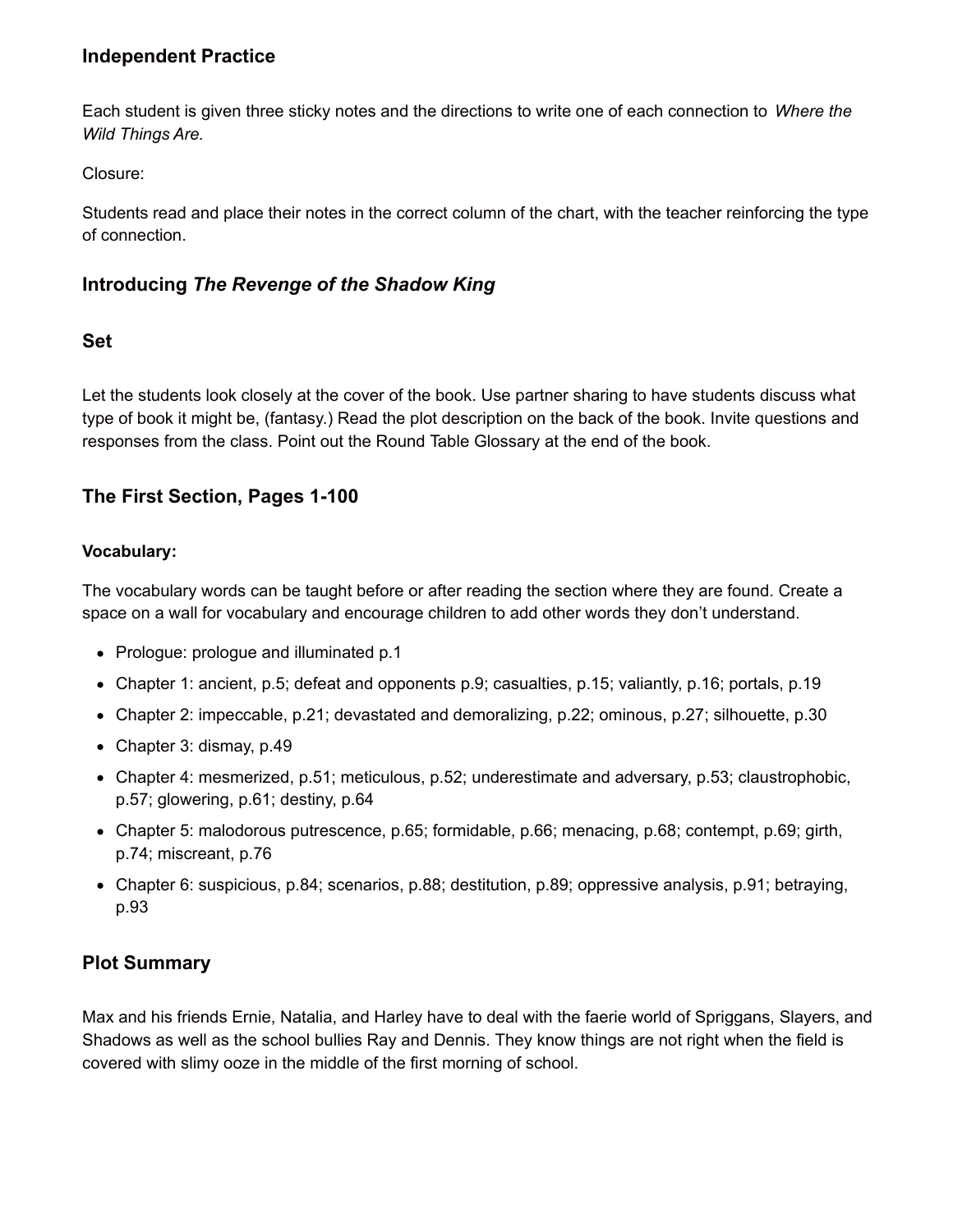

## **Prereading Questions and Activities**

- 1. Show students where Minnesota, the setting of the book, is on a map of the United States.
- 2. Have a discussion about good and evil as a battle in the world and in themselves.
- 3. Ask the students what it means to be a hero or heroine, and have them give examples of their favorites from books, movies, and television. Let the students list the qualities of these favorite heroes and heroines. Record these. Who are their heroes and heroines in real life? What are some of their qualities? Record these. Compare the real and the fantastic qualities.

# **Lesson on applying the strategy of Making Connections to the first section of the book**

#### **Materials**

- Copy of prompt questions (from guided practice) on board or copies for each student
- Sticky notes
- Chart on white board or bulletin board like the one below.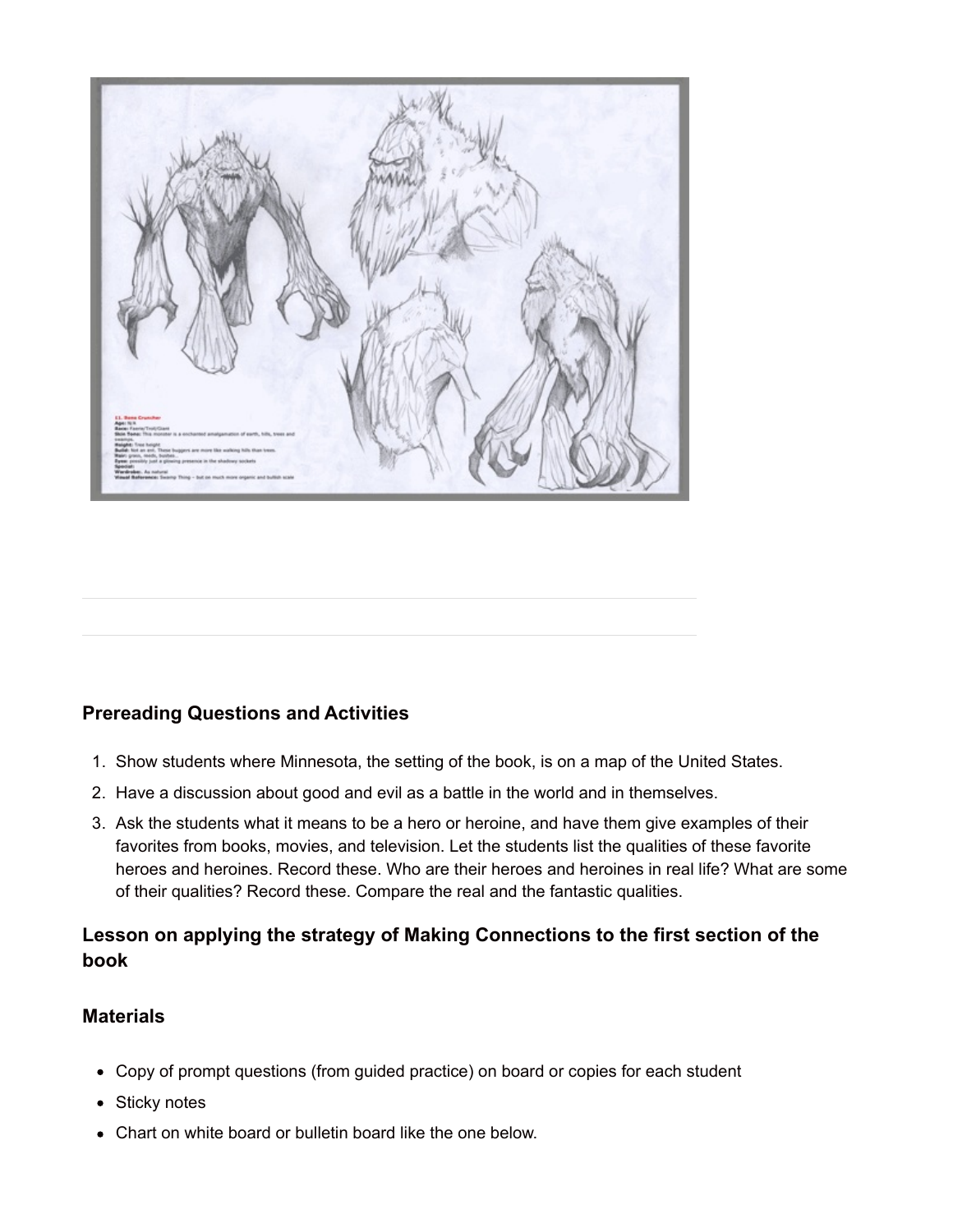#### **Objective:**

Students will make personal, world, and textual connections to the first section read of *The Revenge of the Shadow King.*

#### **Direct Instruction**

After reading the first section of the book either aloud, in pairs of students, or individually, explain that to deeply understand *The Revenge of the Shadow King,* it is necessary to make connections just as they did to *Where the Wild Things Are*. Model the connections by choosing places in the story that you relate to yourself, your world, and other stories. Read the selections aloud and tell the students how you connect. Write your connections on sticky notes and place on the correct place on the chart.

#### **Examples**

- The first paragraph on p. 21 about Max's luxurious house but the absence of a homey atmosphere. The connection to my life is that my family was just the opposite of Max's. We lived in an ordinary house, but my parents made it a homey place for me and my sister and brother. **(text to self)**
- Max and his friends meet and play a special card game. There are many card games that children play. Sometimes they play "go fish" or "rummy" with regular cards, and sometimes they play with special decks of cards, like Pokemon. **(text to world)**
- ". . . Dr. Diamonte Blackstone, the school's ill-tempered band instructor and acting principal. . . (p. 75-76) reminds me of Severus Snape at Hogwart's in the Harry Potter series. **(text to text)**

#### **Guided Practice**

Prompt with questions such as:

- Which of the four main characters is the most like me? How?
- Is there anyone in Sam's family or town who's like someone I know?
- Did something in the book remind me of something that happened to me?
- Ask the students to think of one connection and share it with a partner. Have a few students share their connections with the whole class. Ask the class under which category each connection might go.

#### **Independent Practice**

Students are given time to think of at least one connection for each category. They write these on sticky notes and affix them to the chart in the correct category.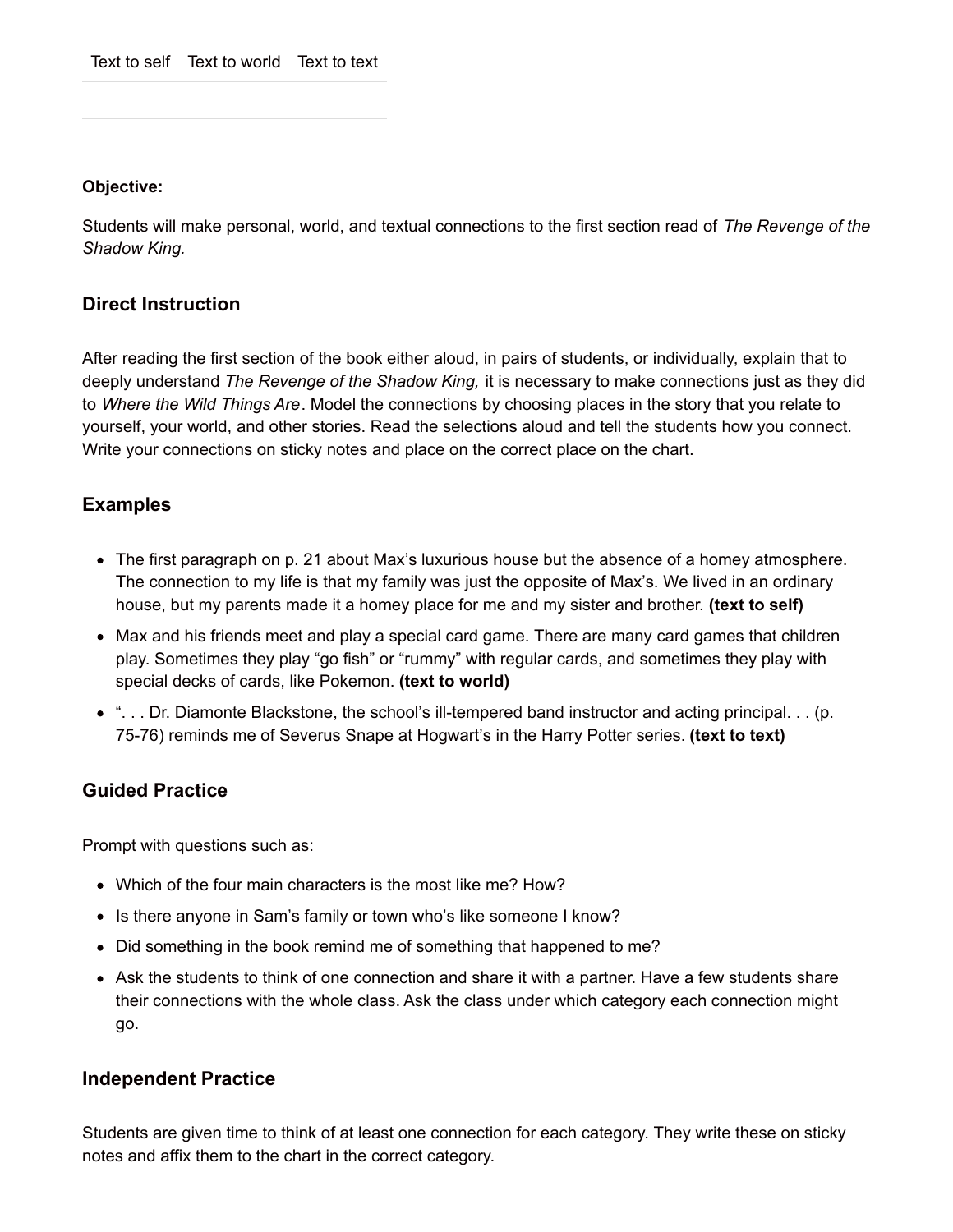## **Closure**

Students share some of their connections and why they put them in a particular category.



## **Art Activity**

Students brainstorm the characters and then the settings (Max's house, the tree house, Shoppe of Antiquities, Grandmother's house and/or attic, etc.) in the first section as the instructor writes them on the board. Each child or pair is given a person or setting to illustrate with as much detail as possible, referring to the pages in the book where it's described. The pictures are hung around the room.

## **Writing Activity**

The authors use cold temperatures to describe some of the scenes:

". . . the same cold breeze was blowing through the drapes. Strangely, it felt like there was frost on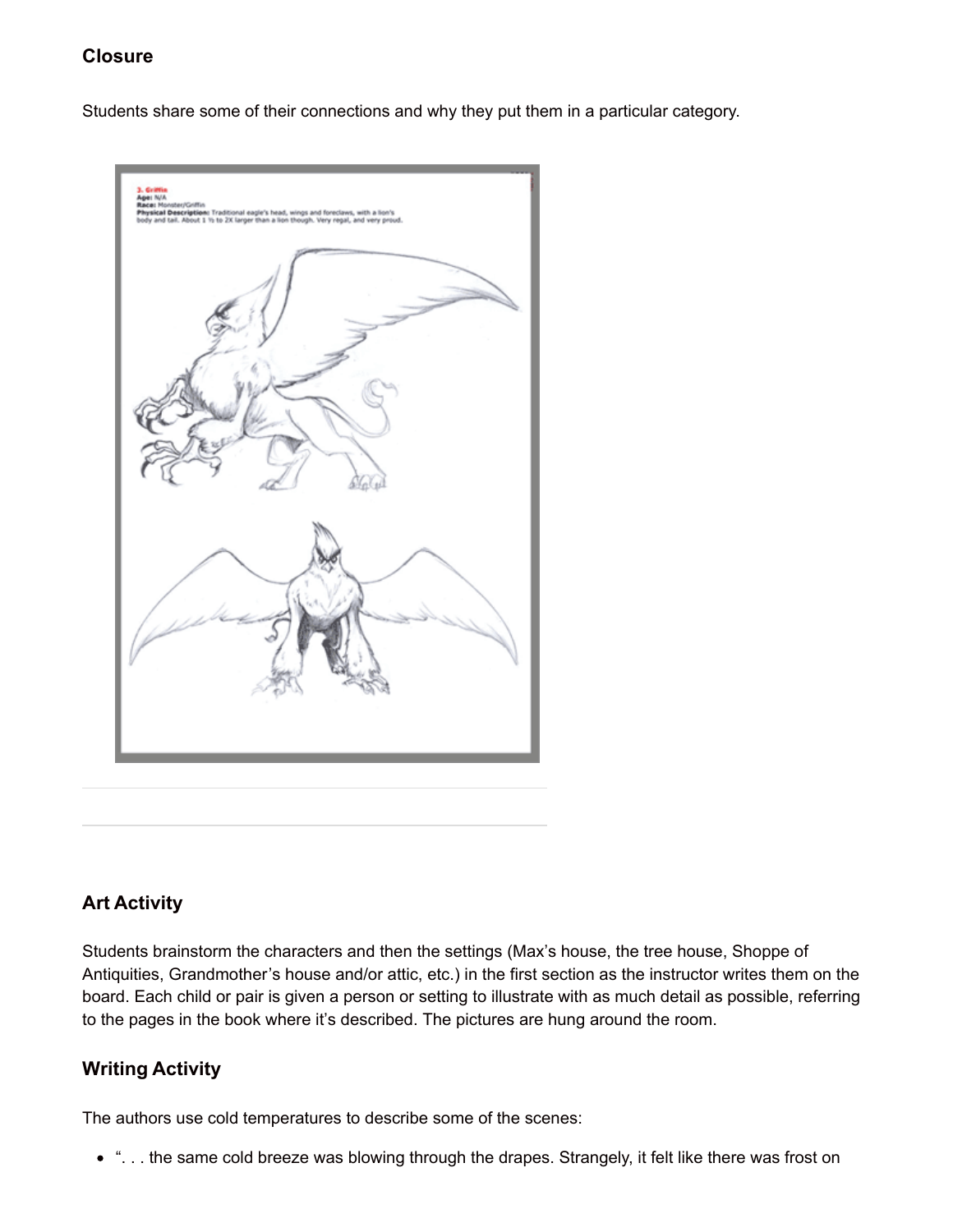the floor under his toes, and he could see his breath in the air." (pp.29-30)

- "As his finger passed through the darkness, a chill ran up his arm and coursed through his body, freezing him to the spot." (p.60)
- "But tonight was different. It started with the temperature dropping suddenly, and in no time Ernie was complaining that his glasses were frosting over."
- "It's not your glasses, Ernie," explained Max as the forest grew dark. "It's fog." (p.95)
- Ask the students what they think cold might mean in the story. Let the students write several sentences on what cold and warmth mean to them.

## **The Second Section, Pages 101-228**

Set the stage with these lessons on character and plot.

## **Lesson on Character**

#### **Materials**

- Copies of *Where the Wild things Are* and *The Revenge of the Shadow King.*
- Overhead projector, white board, smart board, or poster with the chart on character traits
- Ten copies of the character traits work sheet

#### **Objective:**

Students will demonstrate five ways of talking about characters.

#### **Review**

Show the pictures of *Where the Wild Things Are* and ask the students, in partners, to summarize the book.

## **Direct Instruction**

Tell the students that there are at least five ways to understand a character in a book. Readers know about characters by what they look like, what they do, what they say, what others say about them, and sometimes what the author says about them. Using partners, ask the students to describe Max in *Where the Wild Things Are* by what he looks like and says. After bring the group back together for a discussion, record the character traits on the board, projector, or poster. Repeat the activity for what Max does and what other characters say about him.

## **Guided Practice**

Divide the class into groups and assign tasks such as recorder, spokesperson, and researcher. Assign each group one of the characters from *The Revenge of the Shadow King*: Max, Ernie, Natalia, Harley, Sprig, Iver, Dennis or Ray, and Logan. Have each group peruse *The Revenge of the Shadow King* to find the character traits of each of the characters and record them on a sheet. Collect the worksheets after the lesson, making sure the students put their names to identify each group.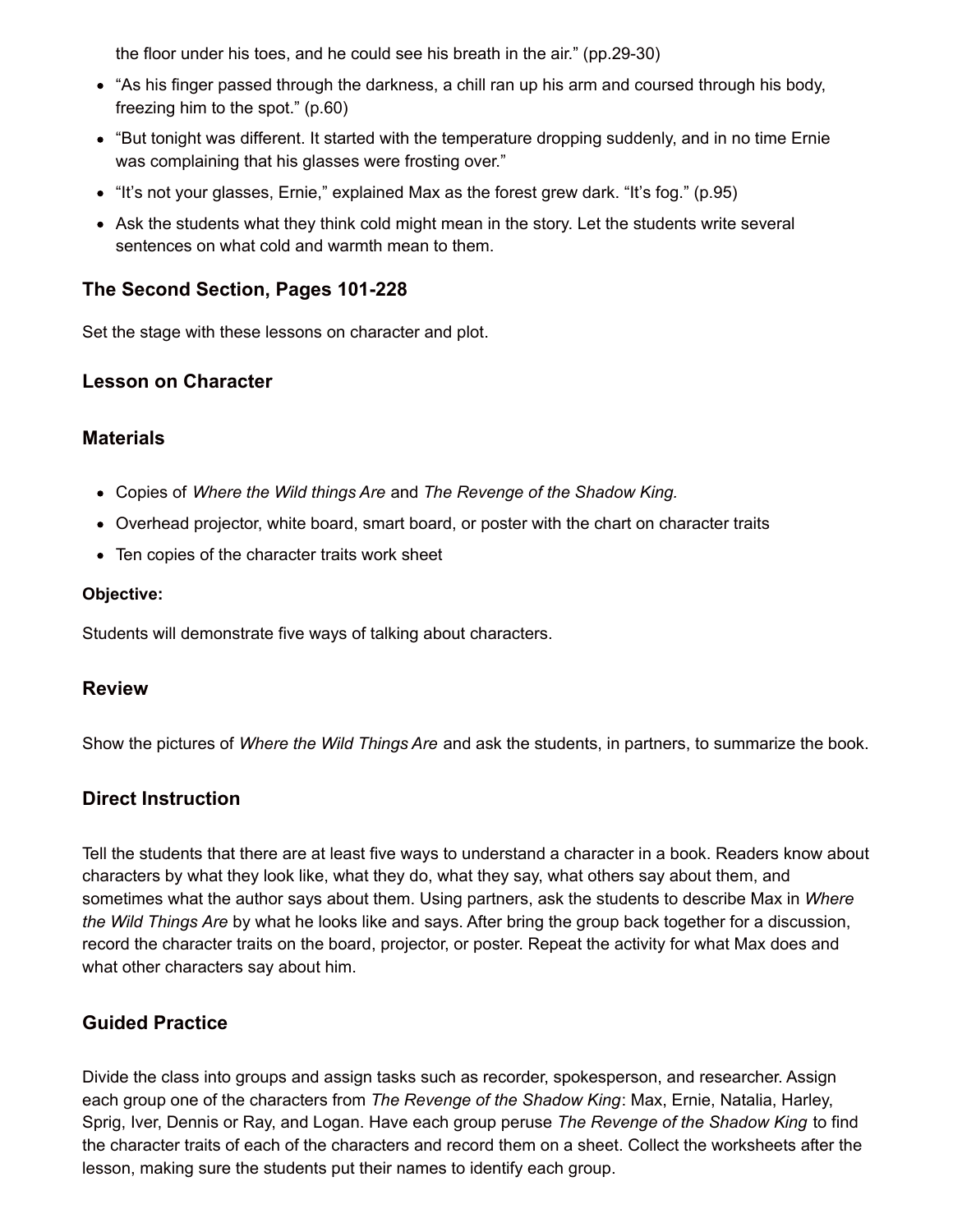## **Closure**

Have each spokesperson present the character traits of the assigned character. (To take the concept to a higher level, ask the students to evaluate if the characters are "round (have many traits and capable of surprising the reader) or "flat" (a stock or stereotypical where the characters actions and words can be predicted.)

# **Evaluation**

Were the students able to describe specific traits of a character as evidenced by their worksheets and presentations?

## **Worksheet on Character**

- Names of the students in the group
- \_\_\_\_\_\_\_\_\_\_\_\_\_\_\_\_\_\_\_\_\_\_\_\_\_\_\_\_ Character being described
- Part 1 (pp.1-100) Part 2 (pp.101-228)
- Appearance (looks like)
- Says
- Does
- What others say
- What the author says

## **Lesson on Setting**

#### **Materials**

- Copies of *Where the Wild things Are* and *The Revenge of the Shadow King.*
- Overhead projector, white board, smart board, or poster with the chart on settings and markers
- Ten copies of the settings work sheet

#### **Objective:**

Students will describe the settings in both books.

#### **Review**

Show the pictures of *Where the Wild Things Are*.

#### **Direct Instruction**

Tell the students that setting is the time and place of a book. In pairs, have the students describe the two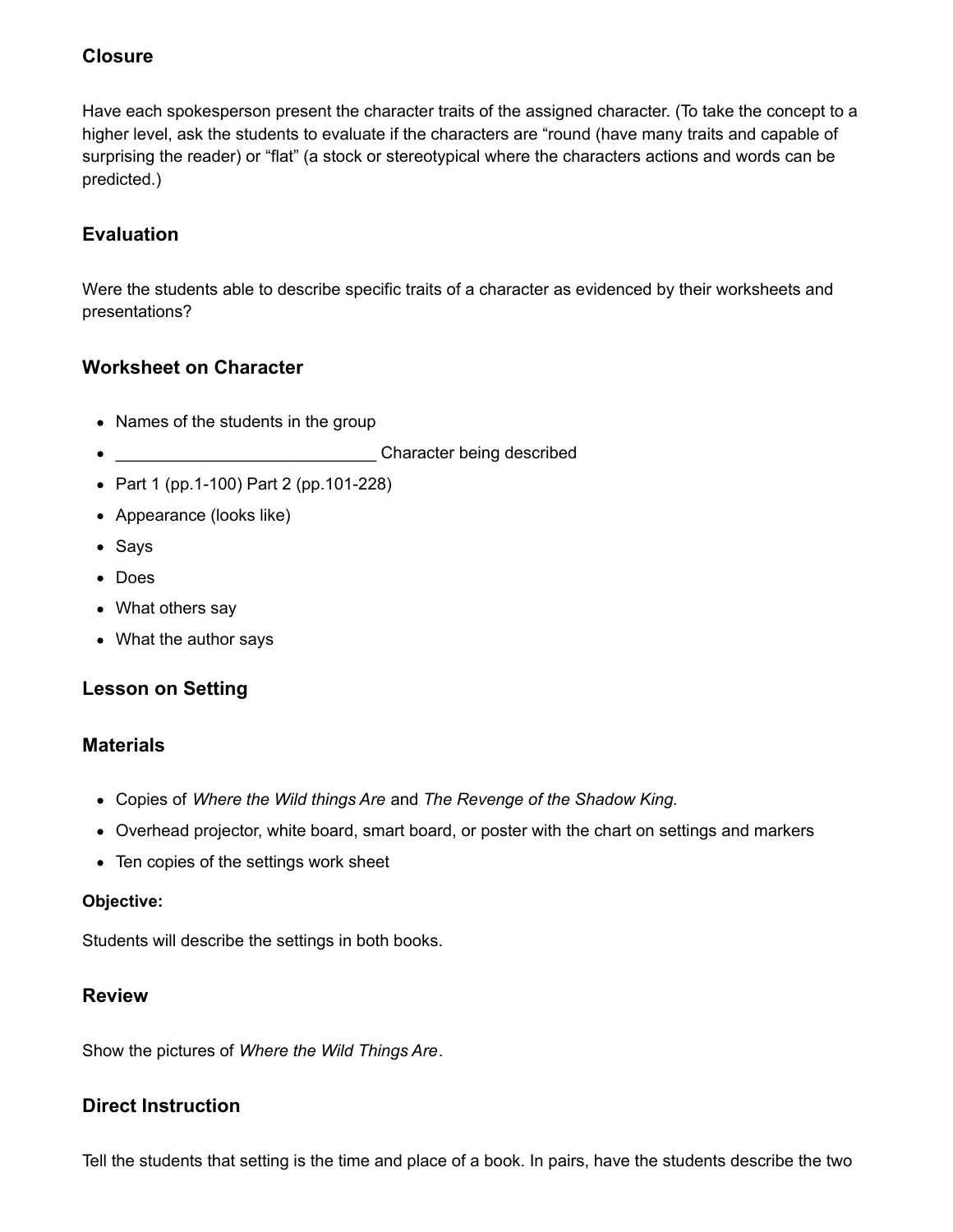settings of *Where the Wild Things Are.* After bringing the group back together for a discussion, record the setting details on the board, projector, or poster. Ask the students which setting is shown in more detail and ask why.

## **Guided Practice**

Divide the class into groups and assign tasks such as recorder, spokesperson, and researcher. Assign each group one of the settings from *The Revenge of the Shadow King*: Max's house, the Shoppe of Antiquities, Grandma's attic, the school yard after the "prank," the tree house fort, the forest, and a portal. Have each group peruse *The Revenge of the Shadow King* to find the details traits of each of the settings and record them on a sheet. Collect the worksheets after the lesson, making sure the students put their names to identify each group.

## **Closure**

Have each spokesperson present the details of the assigned setting.

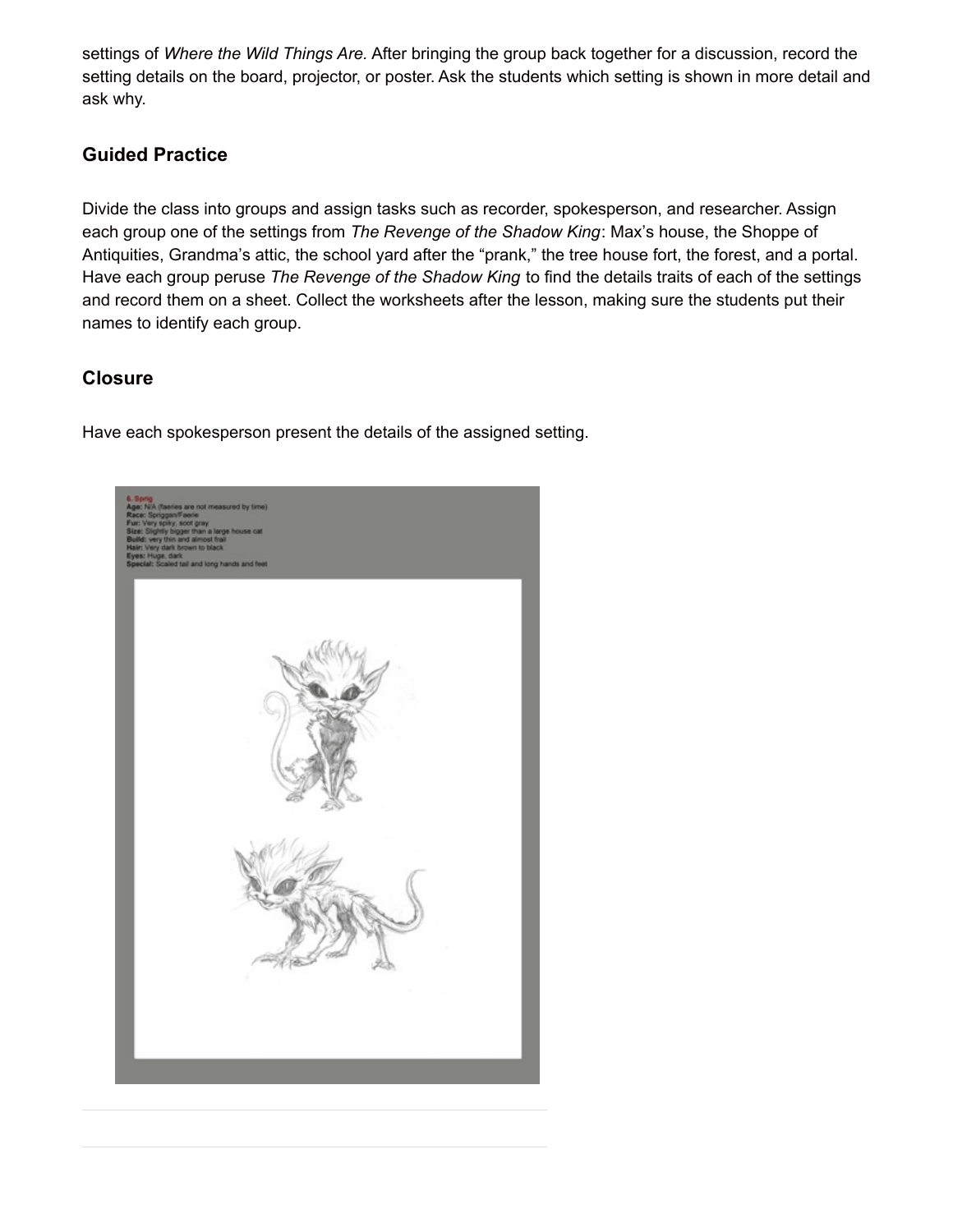## **Evaluation**

Were the students able to describe specific details of the setting as evidenced by their worksheets and presentations?

Worksheet on Setting

Names of the students in the group

setting being described

#### **Details**

Part 1 (pp.1-100) Part 2 (pp.101-228)

## **Vocabulary**

The vocabulary words can be taught before or after reading the section where they are found. Continue to post the vocabulary and encourage children can add other words they don't understand.

- Chapter 7: pact, p.102
- Chapter 8: betrayal, p.117
- Chapter 9: testy, p.132
- Chapter 10: malicious, p.150; calculate and exuberant, p.152; persistent, p.155; harrowing, p.158; shrouded, p.162
- Chapter 11: conspicuously, p.164; paranoia, p.171; catacombs, p.174
- Chapter 12: devour and ignited, p.175; ambush and immense, p.180; overwhelmed, p.183; inferno, p.184
- Chapter 13: wont, p.185; wretchedness, p.189; aggressive and coincidence, p.190; preoccupied and ingenious, p.191; surveillance, p.193; deterrent, p.194; contemplated, p.198
- Chapter 14: implication, p.207; betrayal, exile, and revenge, p.211; vigilant and vain glory, p. 215
- Chapter 15: frustration, p.217; excruciating, p.218; vulnerable, p.219; launched and abducted, p.220; pathetic, p.221; chastised, p.222

## **Plot Summary**

As the weather continues to worsen, and the fog and forest grow thicker, Max, Ernie and Harley spend a scary night in the tree house with goblins as Harley battles an alien presence. The boys trick Natalia into going into the forest by telling her she'll see her favorite animal, a unicorn. The children manage to escape the Slayer goblin and the transformed Ray, and learn about the Knights Templar. During the Harvest Festival, Ray takes the *Codex* and starts a fire that is blamed on the Grey Griffins. The Grey Griffins learn more about their mission.

## **Prereading Questions and Activities**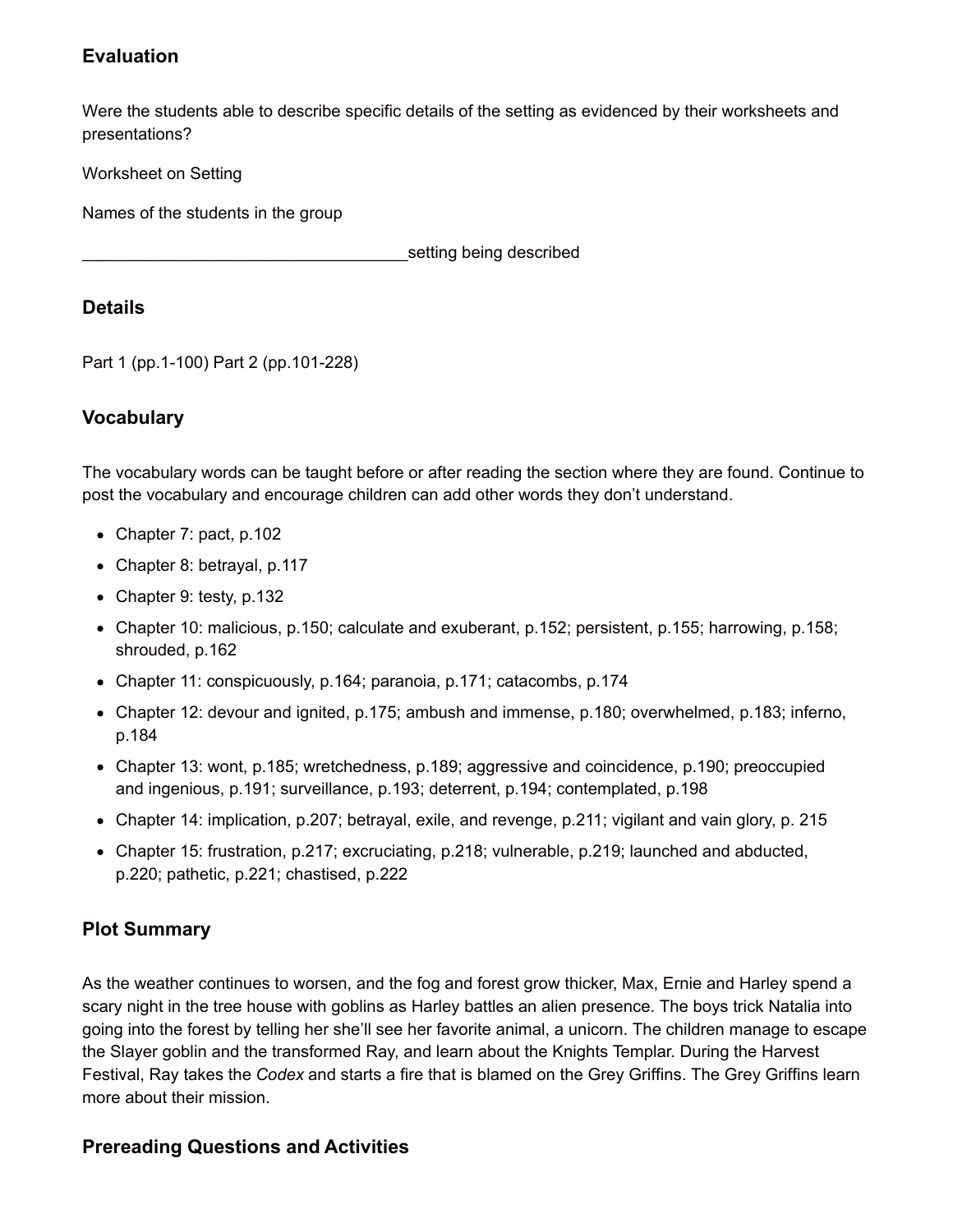- 1. Review the list of heroic qualities from the first section.
- 2. Are any of the Grey Griffins proving themselves to be heroes? How?

## **Lesson on applying the literary elements to the second section of the book**

#### **Character lesson**

#### **Materials**

- Board ready copy (to be used on an overhead projector, Proxima, or smart board) of the character worksheet from the group that did Max in a previous lesson
- Character worksheets from a previous lesson as well as a blank sheet

#### **Objective:**

Students will be able to pinpoint changes in characters' traits.

#### **Review**

The five ways to know about a character in a book (appearance, words, deeds, what others say, and what the author says.)

#### **Direct Instruction**

After reading the second section of the book whether aloud, in pairs of students, or individually, reread the character worksheet done by the "Max" group. Using partners, students add more information about Max that they learned in the second section of the book. The pairs report to the whole group. The teacher writes the added traits in the column labeled "part 2" on the worksheet.

#### **Guided Practice**

Distribute character trait worksheets from the previous lesson and assign the jobs of recorder, researcher, and spokesperson. The assignment is for each group to look for changes or additional traits for their assigned character. The recorder writes the comments in the appropriate column. (Ask the "Max" group to do a character trait worksheet on Morgan LeFey.)

#### **Closure**

Each spokesperson presents the additional information about the character. The worksheets are again collected for future use.

#### **Evaluation**

Were the students able to describe specific traits of a character as evidenced by their worksheets and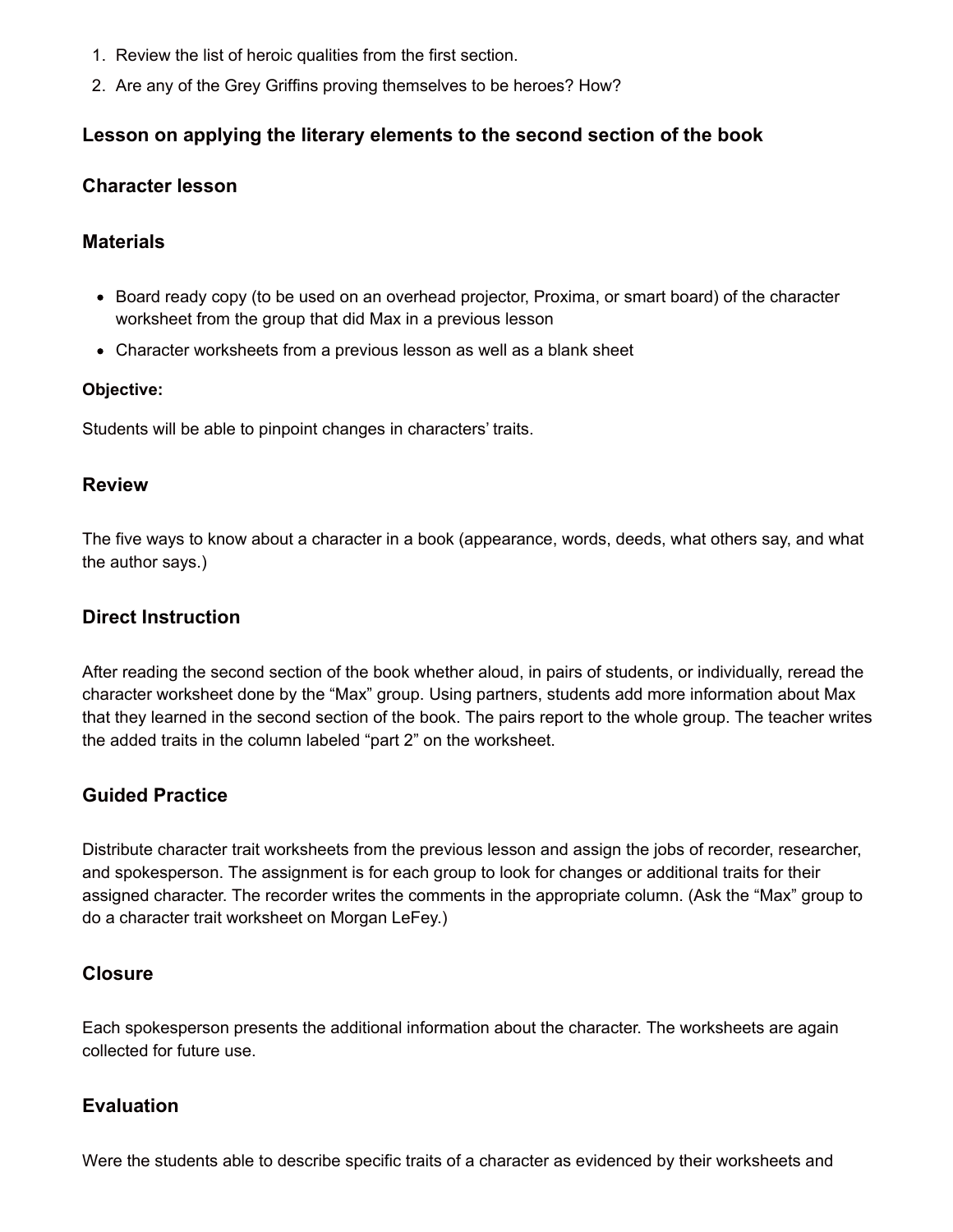## **Settings Lesson**

#### **Materials**

- Board ready copy (to be used on an overhead projector, Proxima, or smart board) of the setting worksheet from the group that did the forest in a previous lesson
- Setting worksheets from a previous lesson as well as a blank sheet

#### **Objective:**

Students will be able to pinpoint changes in settings.

#### **Review**

Setting is the time and place in a book, and is important to understand plot and characters.

#### **Direct Instruction**

After reading the second section of the book whether aloud, in pairs of students, or individually, reread the setting worksheet done by the forest group. Using partners, students add more information about the forest that they learned in the second section of the book. The pairs report to the whole group. The teacher writes the added traits in the appropriate column on the worksheet.

#### **Guided Practice**

Distribute setting trait worksheets from the previous lesson and assign a recorder, researcher, and spokesperson. The assignment is for each group to look for changing or additional details for their assigned setting. (Ask the "forest" group to do a setting worksheet on the Harvest Festival or the clock tower.)

#### **Closure**

Each spokesperson presents the additional information about the setting. The worksheets are again collected for future use.

#### **Evaluation**

Were the students able to describe specific details of the setting as evidenced by their worksheets and presentations?

#### **Art Activity**

The teacher rereads the paragraphs on p.125-126 that vaguely describe the Slayer. Students make their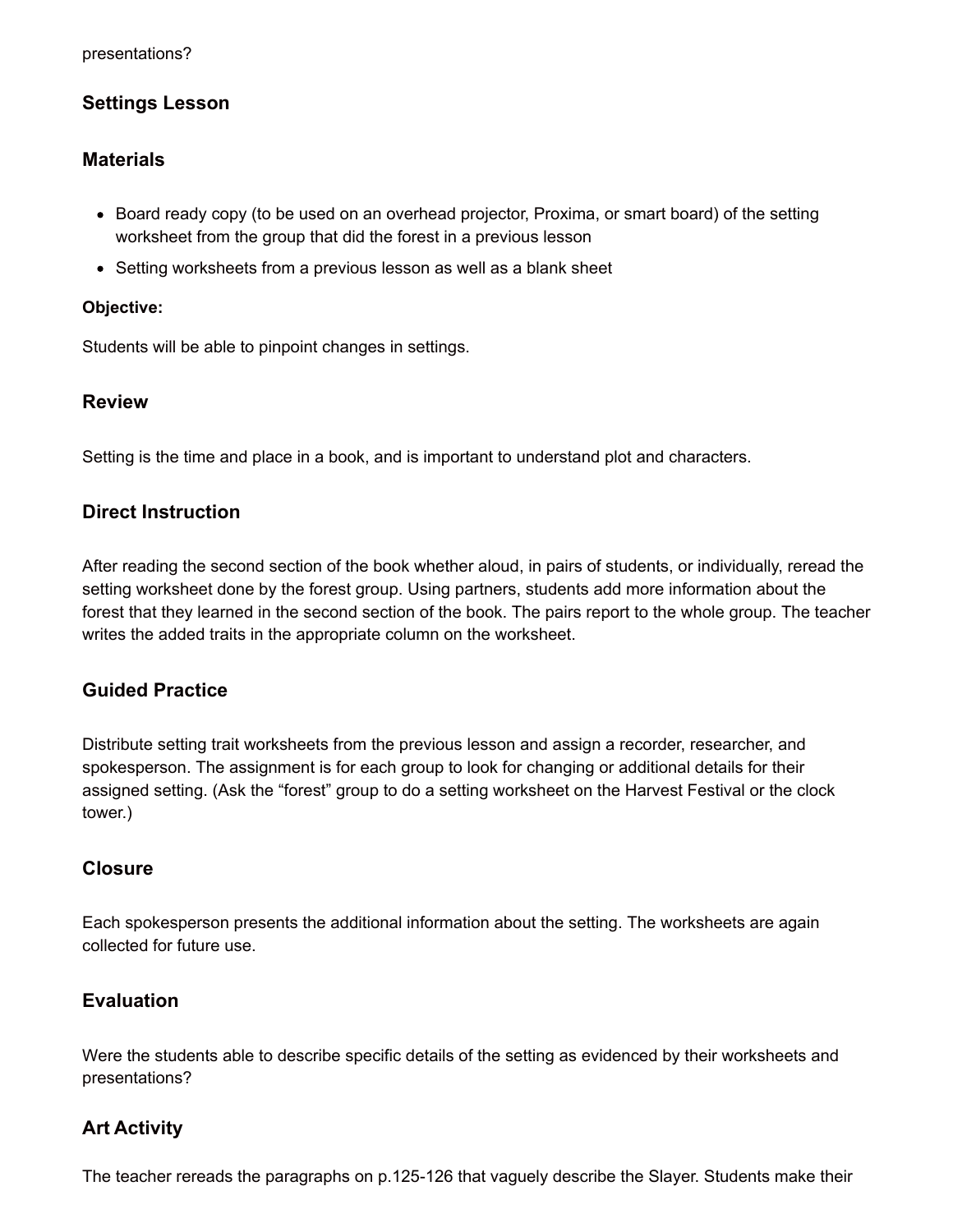own drawings to reflect their individual versions of what the Slayer looks like. Students compare their drawings in groups of four, noting the similarities and the differences.

## **Writing Activity**

Copy the character trait worksheet on "Max" so each student has a copy. As a class, write several paragraphs about Max, using the specifics found on the worksheet. Ask students to suggest the first sentence in the paragraph, and then have them pinpoint which information should fit into that paragraph.

## **The Third Section, Pages 229-369**

Set the Stage with these lessons on character and plot.

## **Lesson on Plot**

#### **Materials**

- Copies of *Where the Wild things Are* and *The Revenge of the Shadow King.*
- Overhead projector, white board, smart board, or poster with the chart on character traits
- Ten copies of the plot work sheet

#### **Objective:**

Students will state the beginning, middle, and end of *Where the Wild Things Are*, as well as the problem and solution, and the climax.

#### **Review**

Show the pictures of *Where the Wild Things Are* and ask the students, in partners, to summarize the book by saying what happened in the beginning, the middle, and the end.

#### **Direct Instruction**

Tell the students that the plot is the events that happen in a book. Plots have beginnings, where the main characters, setting, and problem are introduced. The middle of the book is attempts to solve the problem that result in more problems or events. The end of the book has the climax, the most exciting part, where the problem is resolved. Using partners, ask the students to state the main characters, setting, and problem in *Where the Wild Things Are*. After bringing the group back together for a discussion, record these items under "beginning" on the board, projector, or poster. Repeat the activity for the middle of the book, the events that show Max and the wild things making a ruckus, and record on the board. Ask the partners to pinpoint the climax (when Max decides to return home) and the resolution of the problem and record these under "ending."

#### **Guided Practice**

Divide the class into groups and assign tasks such as recorder, spokesperson, and researcher. Each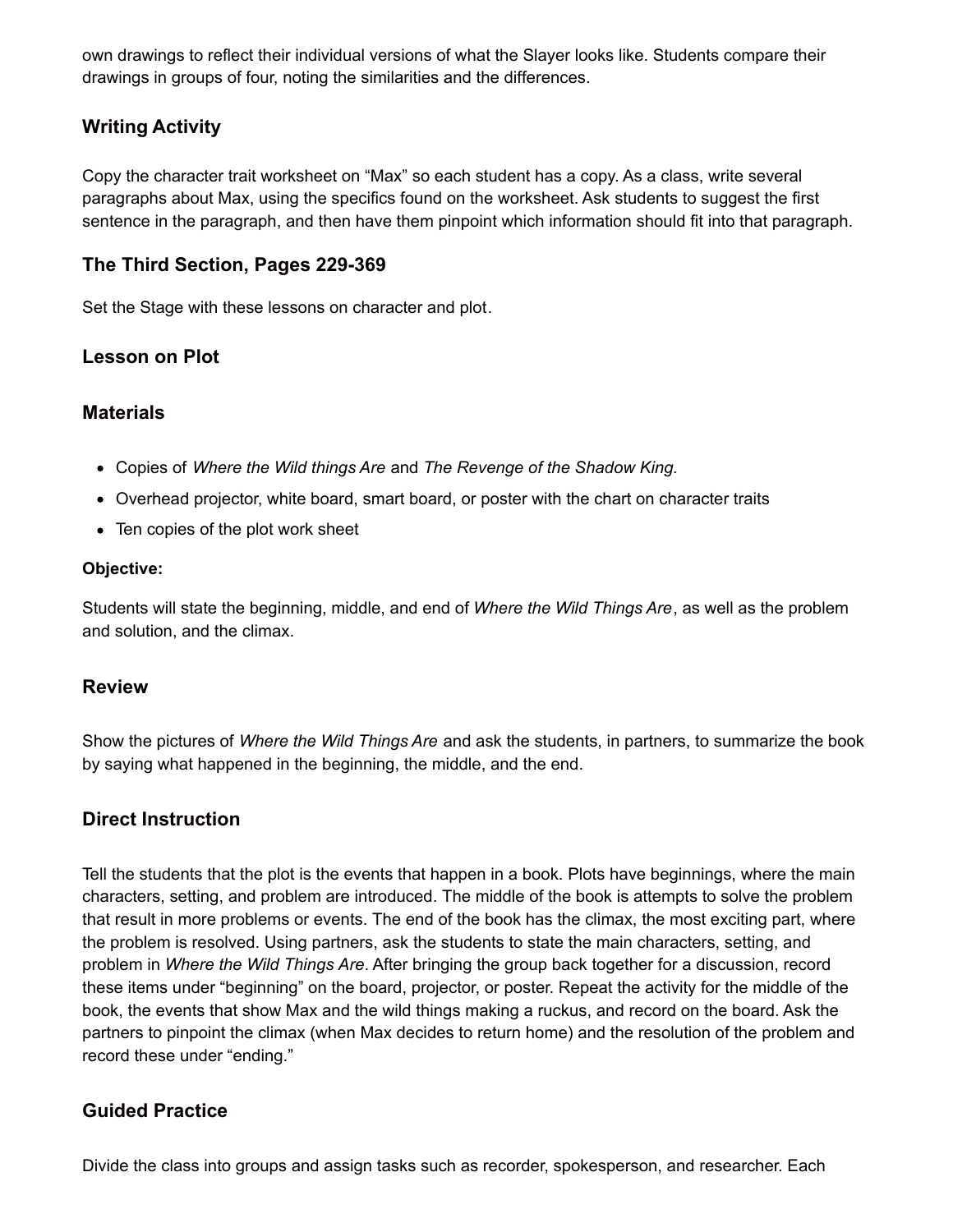group outlines the plot thus far of *The Revenge of the Shadow King* by choosing at least ten events and recording them on the work sheet. Have each group use *The Revenge of the Shadow King* to find the events. Collect the worksheets after the lesson, making sure the students put their names to identify each group in order to evaluate the learning.

## **Closure**

Have one spokesperson present the events in the "beginning" and another for "the middle." After each spokesperson reports, ask the students to compare their ideas and suggest alterations.

## **Evaluation**

Were the students able to pinpoint the plot events as evidenced by their worksheets and presentations?

## **Worksheet for plot**

Students names in the group

The beginning (the first part of the book, pp.1-100)

Event 1

Event 2

Event 3

Event 4 Event 5

The middle of the book, (pp.101-228)

Event 1 Event 2 Event 3 Event 4 Event 5

The middle (the second part of the book, pp.101-228)

## **Lesson on Theme**

## **Materials**

- Copies of *Where the Wild things Are* and *The Revenge of the Shadow King.*
- Ten blank sheets of paper
- Overhead projector, white board, smart board, or poster with the chart on settings and markers

Objective:

Students will infer the themes of both books.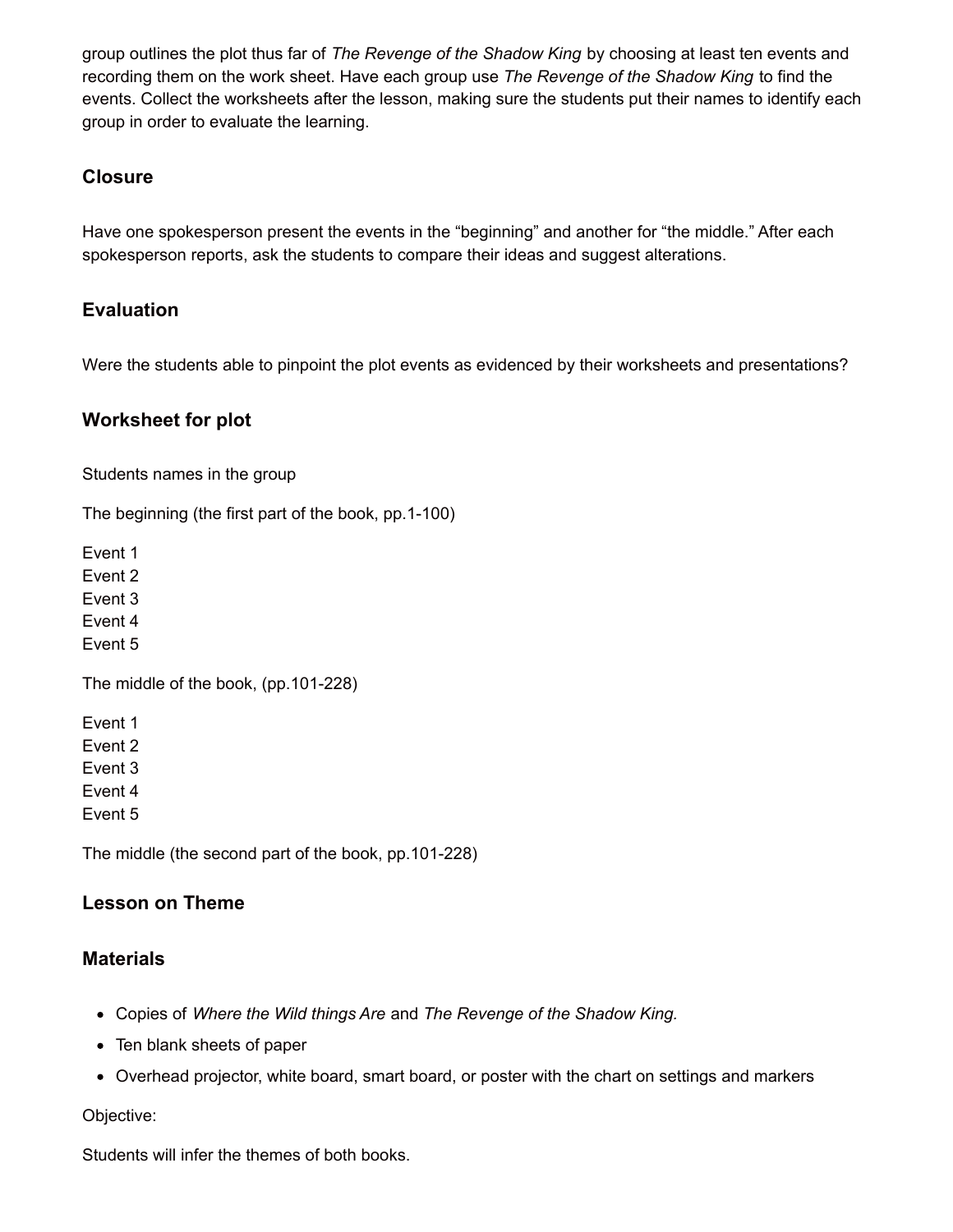## **Review**

Show the pictures of *Where the Wild Things Are*.

# **Direct Instruction**

Tell the students that the theme is the idea that the author wants you to think about after you read a book. It is not the events of the book. Use an example of *Where the Wild Things Are*: Max realized there was no place like home. He acted wild at home, and annoyed his mother, but found that he missed his mother when he was away being wild. In pairs, have the students think of other themes, and the reasons for them, for *Where the Wild Things Are.* After bringing the group back together for a discussion, record the theme ideas on the board, projector, or poster

# **Guided Practice**

Divide the class into groups and assign tasks such as moderator, recorder, and spokesperson. The task is for the group to talk among themselves and figure out some themes for *The Revenge of the Shadow King* and the evidence in the book that points to this. Have the recorder write down the theme ideas on a blank sheet of paper. Have each spokesperson report the themes which the instructor writes on the board.

## **Closure**

Have the students compare the variety of themes.

## **Evaluation**

Were the students able to the themes as evidenced by their presentations?

## **Plot Summary**

Using nails as weapons against the goblins, the Grey Griffins follow the path through the woods but hurt Spriggan by mistake. Natalia falls into a faerie ring, but is rescued by Max and Harley. The Grey Griffins escape Ray by using a portal in the basement of the Café Boa. Ernie proves himself as he spies on Morgan LeFey and Dr. Blackstone. After more adventures, their teacher, Ms. Heen, tells them about Titania's jewel. The Grey Griffins go to the Chapel of the Mist, Max passes the three tests, and the final battle ensues.

## **Prereading Questions and Activities**

- 1. The climax of a book is the point at which the most action occurs and the solution to the problem is known. Where is the climax in *The Revenge of the Shadow King*?
- 2. "Test" had a special meaning in *The Revenge of the Shadow King*. What are the tests Max has to pass? What are some tests, not school, that happen in the real world?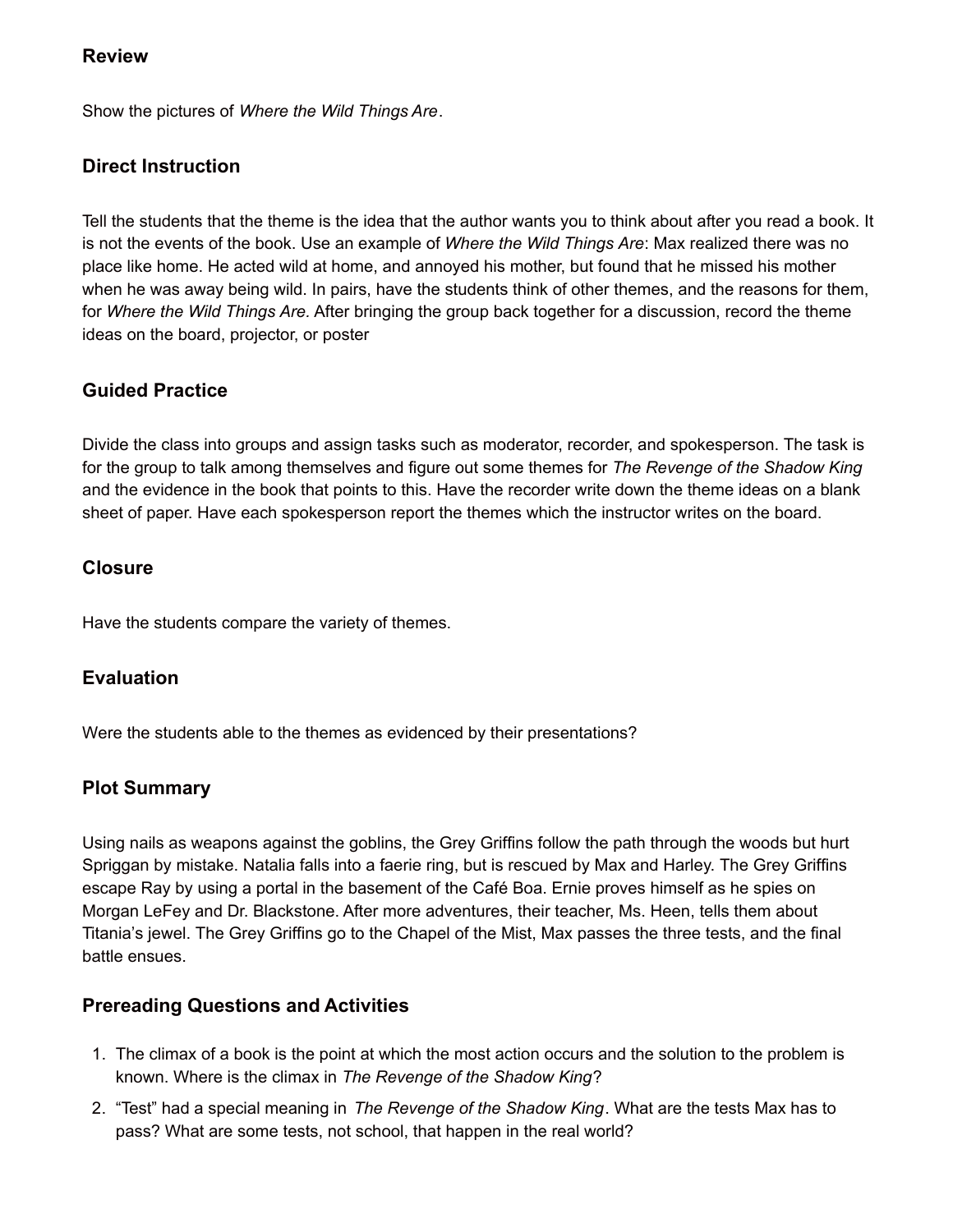# **Vocabulary**

The vocabulary words can be taught before or after reading the section where they are found. Continue to post the vocabulary and encourage children can add other words they don't understand.

- Chapter 16: immersed and canopy, p.229; paranoia, p.23; infuriated, p.232
- Chapter 17: diminutive, p.238; grotesque and pirouetted, p.239; fiendish, p.241 intact, p.243; malice and archenemy, p.244; tenacity, p.247
- Chapter 18: dank, p.253; conspirators, p.257; crimson, p.259
- Chapter 19: preposterous, p.264; concoct, p.265
- Chapter 20: urchins, p.278; prod and jimmy, p.282; treacherous, p.283; despicable, feral, retribution, p.284; plummet, p.286; earnest, p.287
- Chapter 21: sanctuary, p.295; excavation, p.310
- Chapter 22: dismal, p.311; canvassing, p.316; decrepit and niche, p.319; abyss, p.320; traumatized, p.324; grotto, p.325; millstone, p.326; portcullis, p.331; intangible, p.332; hewn, p.333; siege and perilous, p.335;
- Chapter 23: constrained, p.346
- Chapter 24: ominous, p.352; incantation, p.354; fathomless, p.355; devour, p.359; errant, p.363

## **Lesson on applying the literary elements of plot and theme to the third section of the book**

#### **Materials**

- Sticky notes
- Timeline for the last third of the book

#### **Objective:**

Students will identify the sequence of events and the climax in the last third of the book.

#### **Review**

The climax is usually the most exciting event and points to the solution of the story's problem.

## **Direct Instruction**

After reading the third section of the book whether aloud, in pairs of students, or individually, review chapter sixteen. Model for the students how to write a major event on a sticky note and put it on the timeline by skimming the chapter and talking it through aloud. (The Grey griffins use nails as defense against the goblins on the path in the woods; Spriggan is hurt accidentally and almost kills Harley; the Grey Griffins encounter what's left of Ray.)

## **Guided Practice**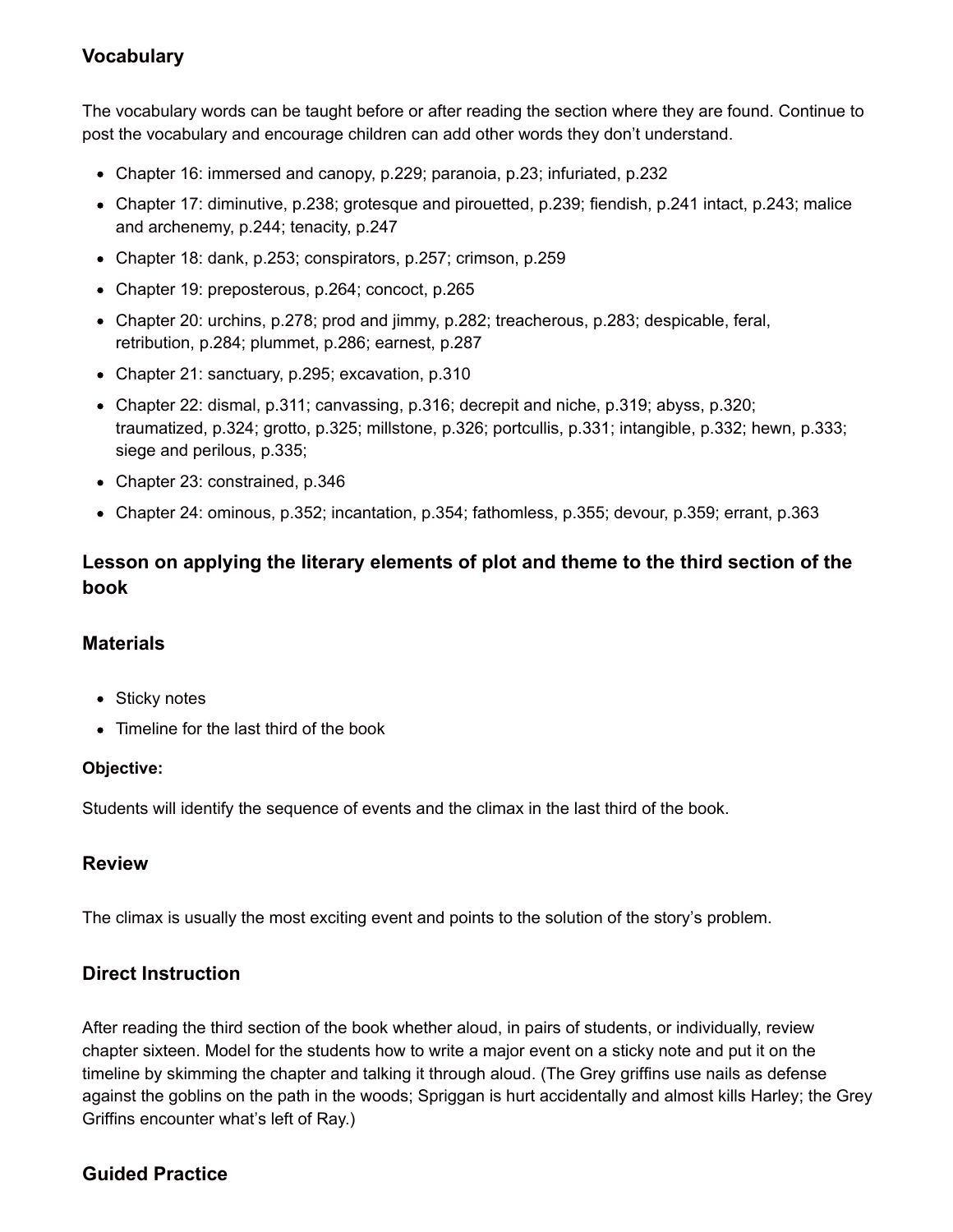Students are put in groups of three or four, jobs of moderator, scribe, and spokesperson are given, and each group is assigned a chapter between 17 to 24. Their task is to write the two to four important plot events in their assigned chapter on sticky notes. After this is done, each group presents the events and places them on the timeline. Each group is then asked to pinpoint the climax of the book. All ideas are shared and discussed.

## **Closure**

One of the spokespersons is asked to outline the climax, which has been decided by the whole class, in a colored pen, and restate it.

# **Art Activity**

Each student chooses a character from the book and draws it using the descriptions in the book. These can be cut out and arranged on a bulletin board to represent a scene in the book.

# **Writing Activity**

Review that a theme is the idea authors want readers to think about after the book is read. Remind students that we all come to literature with different experiences, so we see different themes. Chose a theme, such as friendship, good against evil, people's vulnerabilities, etc., and model how to write a paragraph about that theme. (Brainstorm specific events or characters that support that theme choose a topic sentence that states the theme, and supporting sentences.)

## **Character Education**

Six qualities of good character and how they relate to *The Revenge of the Shadow King*:

## **Trustworthiness**

Be honest: What did Max do near the beginning of the book that was the opposite of honesty? Have the courage to do the right thing: How did each of the Grey Griffins show this in the book? Don't deceive, cheat or steal: Were the boys justified in deceiving Natalia about the unicorns? Be loyal and stand by your friends: How did Spriggan betray the Grey Griffins? How did she make up for the betrayal?

## **Respect**

Treat others with respect: How and why did Ray show a lack of respect for Ernie in the first part of the book?

Be tolerant of differences: In what ways was Natalia intolerant of Ernie's differences?

## **Responsibility**

Persevere: How did Max show perseverance in his quest to get the jewel and save the world? Think before you act. Consider the consequences: When did Max act rashly, starting the whole problem,